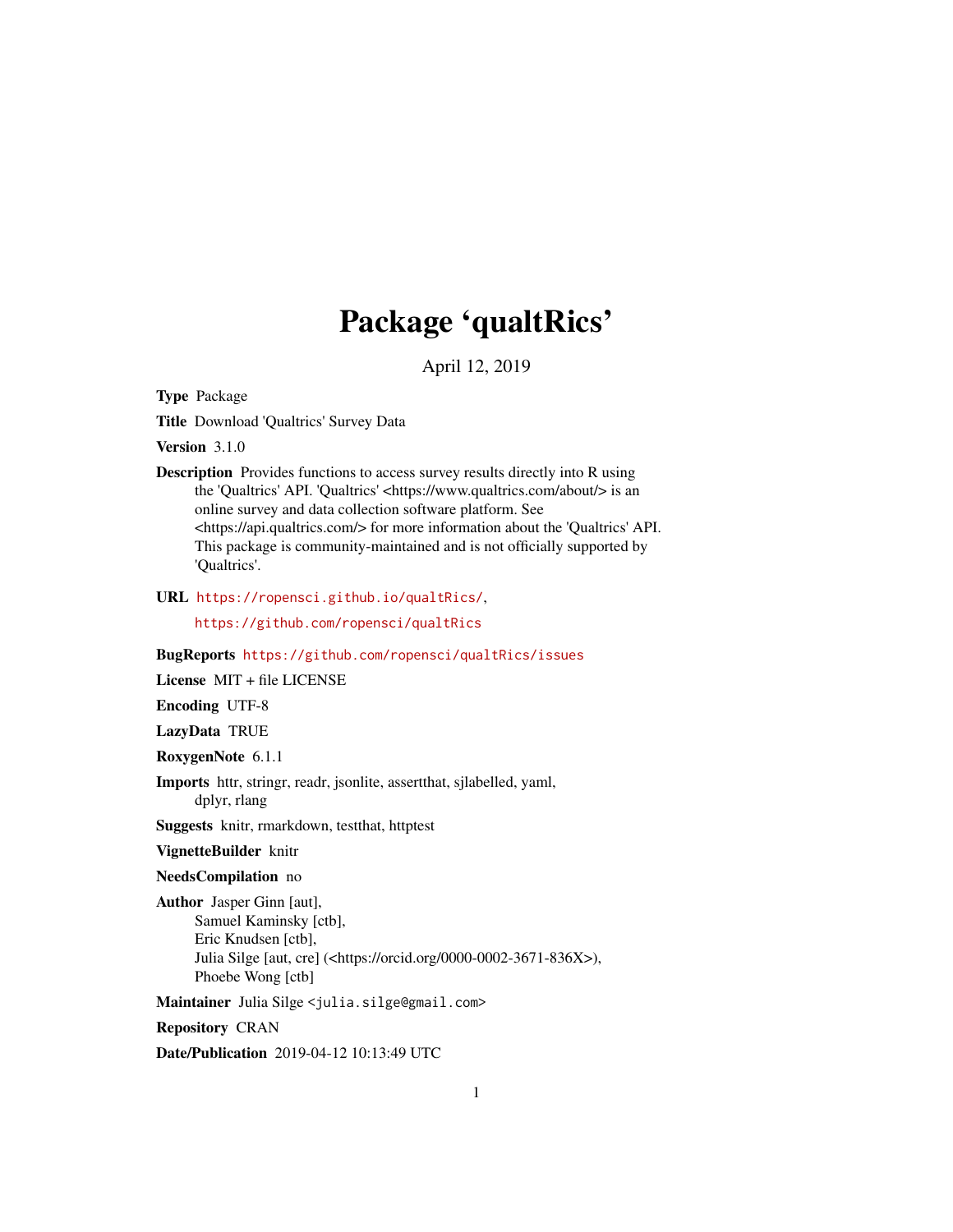# <span id="page-1-0"></span>R topics documented:

|                                                                                                                        | $\overline{2}$ |
|------------------------------------------------------------------------------------------------------------------------|----------------|
|                                                                                                                        | 3              |
| $check\_for\_warnings \dots \dots \dots \dots \dots \dots \dots \dots \dots \dots \dots \dots \dots \dots \dots \dots$ | $\overline{4}$ |
|                                                                                                                        | 4              |
|                                                                                                                        | $\overline{4}$ |
|                                                                                                                        | 5              |
|                                                                                                                        | 6              |
|                                                                                                                        | 6              |
|                                                                                                                        | 8              |
|                                                                                                                        | 8              |
|                                                                                                                        | 9              |
| $infer\_data\_types \dots \dots \dots \dots \dots \dots \dots \dots \dots \dots \dots \dots \dots \dots$               | 9              |
|                                                                                                                        | 9              |
|                                                                                                                        |                |
|                                                                                                                        |                |
|                                                                                                                        | - 13           |
|                                                                                                                        |                |
|                                                                                                                        |                |
|                                                                                                                        |                |
|                                                                                                                        |                |
|                                                                                                                        |                |
|                                                                                                                        |                |
|                                                                                                                        |                |

#### **Index** 2008 **[19](#page-18-0)99**

<span id="page-1-1"></span>all\_surveys *Retrieve a data frame of all active surveys on Qualtrics*

# Description

Retrieve a data frame of all active surveys on Qualtrics

# Usage

all\_surveys()

# See Also

See <https://api.qualtrics.com/docs> for documentation on the Qualtrics API.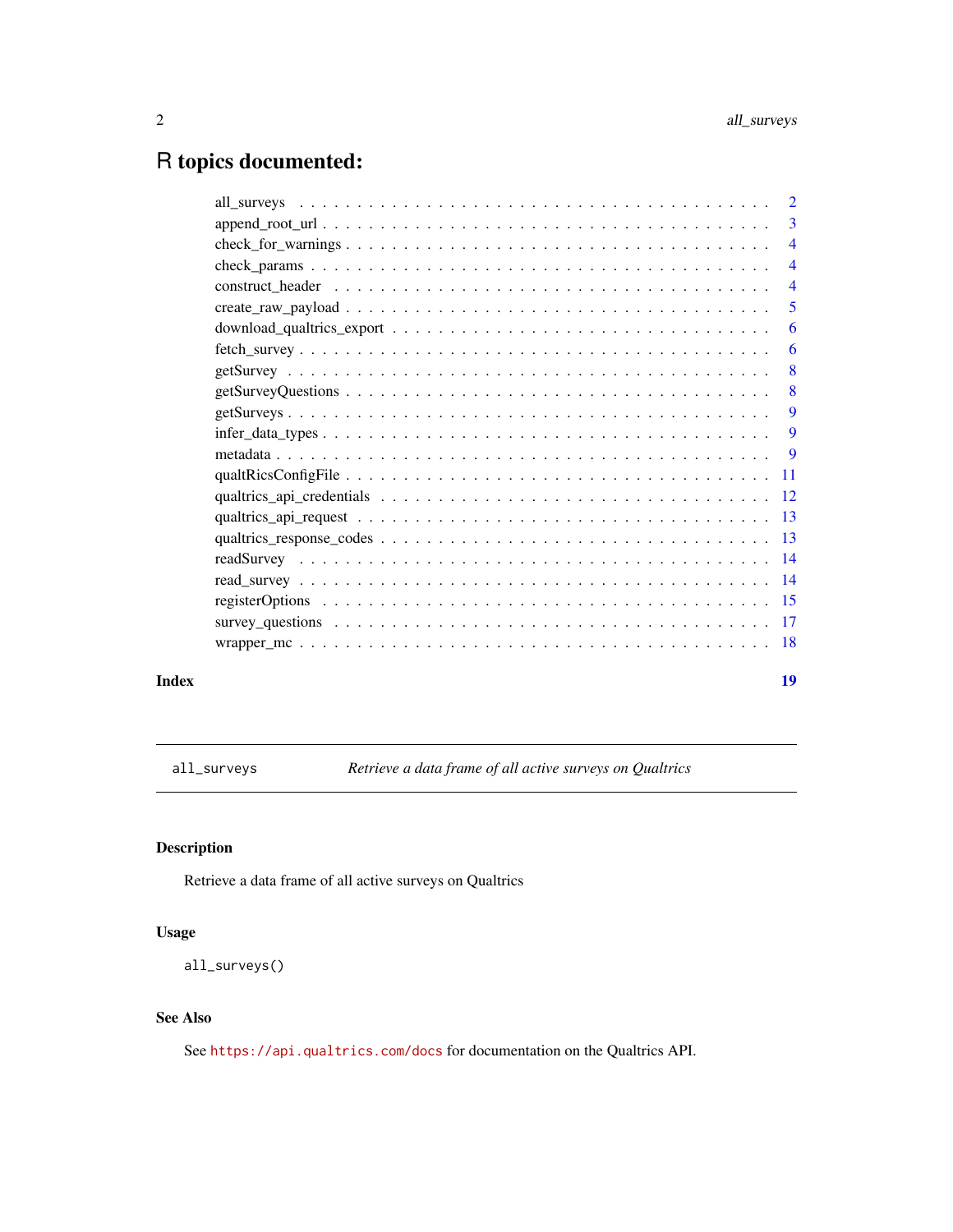# <span id="page-2-0"></span>append\_root\_url 3

# Examples

```
## Not run:
# Register your Qualtrics credentials if you haven't already
qualtrics_api_credentials(
  api_key = "<YOUR-API-KEY>",
  base_url = "<YOUR-BASE-URL>"
\lambda# Retrieve a list of all surveys
surveys <- all_surveys()
# Retrieve a single survey
mysurvey <- fetch_survey(surveyID = surveys$id[6])
mysurvey <- fetch_survey(
  surveyID = surveys$id[6],save\_dir = tempdir(),
 start_date = "2018-01-01",
  end_date = "2018-01-31",
 limit = 100,
  label = TRUE,
  unanswer_recode = "UNANS",
  verbose = TRUE
)
## End(Not run)
```
<span id="page-2-1"></span>append\_root\_url *Append proper end points to create root URL*

# Description

Append proper end points to create root URL

# Usage

```
append_root_url(base_url, type = c("responseexports", "surveys"))
```
# Arguments

| base url | Base URL for your institution (see https://api.qualtrics.com/docs/root-url |
|----------|----------------------------------------------------------------------------|
| type     | Either "response exports" or "surveys"                                     |

# Value

Root URL, plus appended end point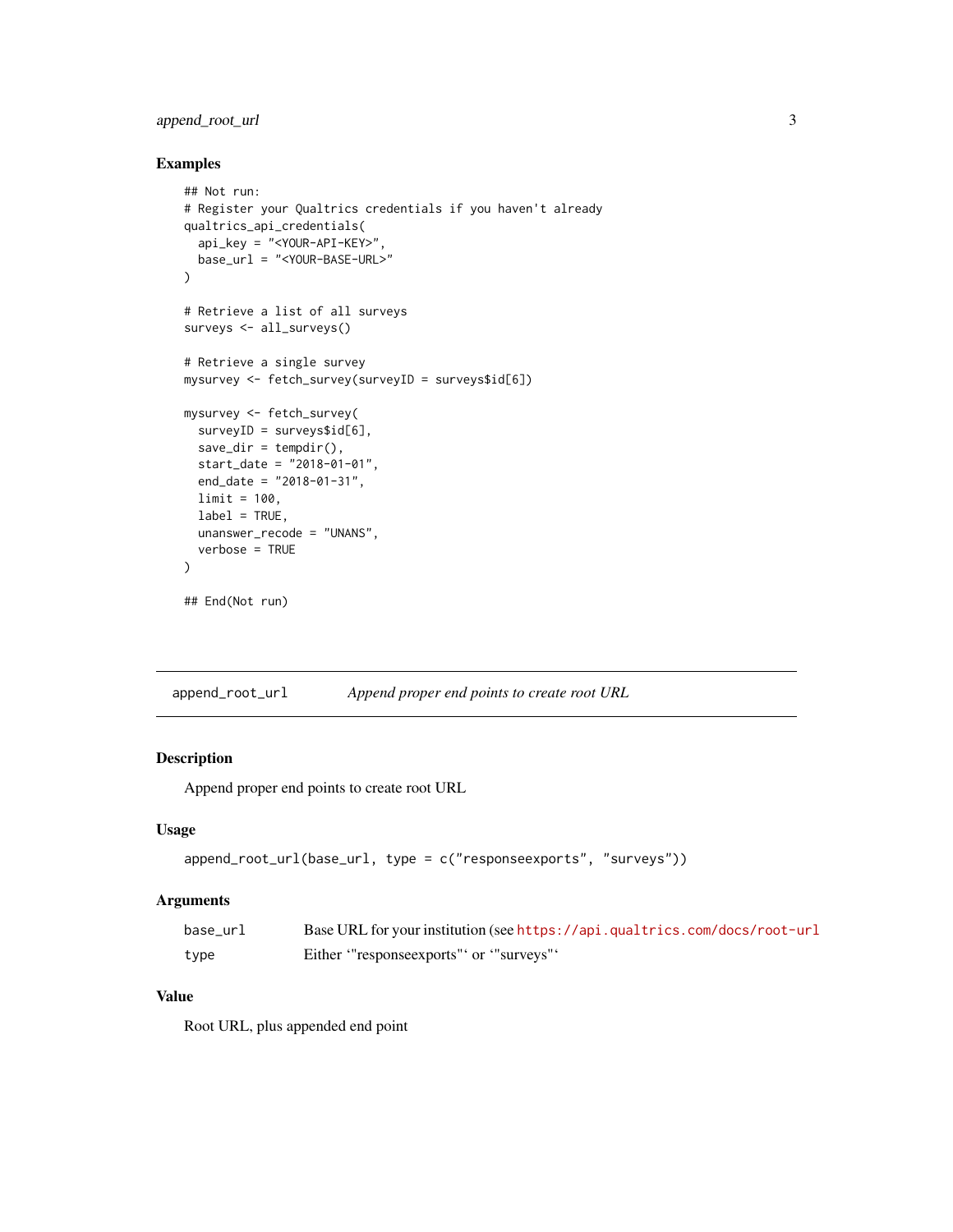<span id="page-3-0"></span>check\_for\_warnings *Check if httr GET result contains a warning*

# Description

Check if httr GET result contains a warning

#### Usage

check\_for\_warnings(resp)

# Arguments

resp object returned by [qualtrics\\_response\\_codes](#page-12-1)

| check_params | Check if parameters passed to functions are correct |
|--------------|-----------------------------------------------------|
|--------------|-----------------------------------------------------|

# Description

Check if parameters passed to functions are correct

# Usage

```
check_params(...)
```
### Arguments

... options passed to function

construct\_header *Construct a header to send to Qualtrics API*

# Description

Construct a header to send to Qualtrics API

# Usage

construct\_header(API\_TOKEN)

| API_TOKEN | API token. Available in your Qualtrics account (see: https://api.qualtrics. |
|-----------|-----------------------------------------------------------------------------|
|           | com/docs/authentication)                                                    |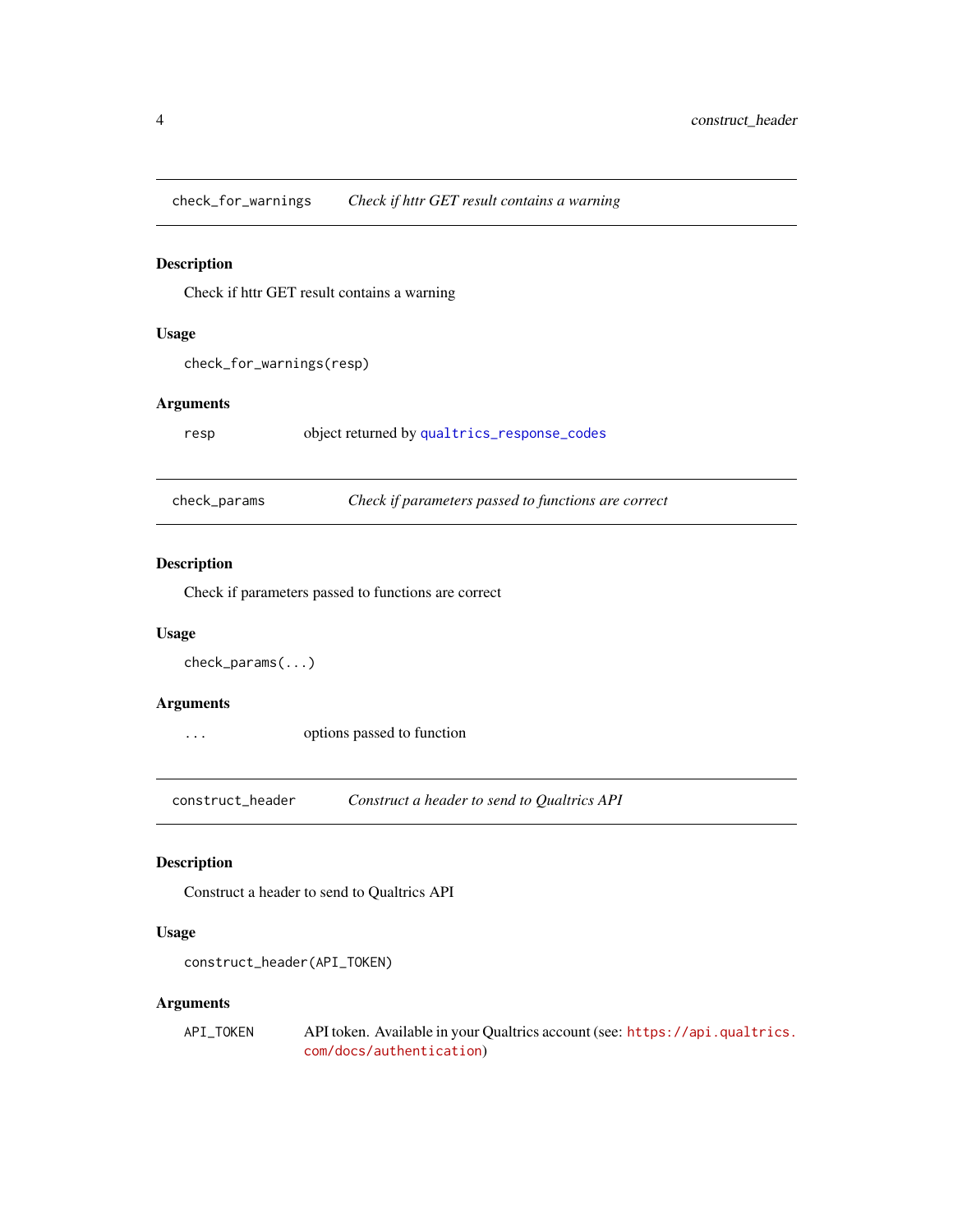# <span id="page-4-0"></span>See Also

See <https://api.qualtrics.com/docs/root-url> for documentation on the Qualtrics API.

<span id="page-4-1"></span>create\_raw\_payload *Create raw JSON payload to post response exports request*

# Description

Create raw JSON payload to post response exports request

# Usage

```
create_raw_payload(surveyID, label = TRUE, last_response = NULL,
  start_date = NULL, end_date = NULL, limit = NULL,
  local_time = FALSE, unanswer_recode = NULL,
  include_questions = NULL)
```
#### Arguments

| Survey ID         |
|-------------------|
| Flag              |
| Flag              |
| Flag              |
| Flag              |
| Flag              |
| Flag              |
| unanswer_recode   |
| Flag              |
| include_questions |
| Flag              |
|                   |

# Value

JSON file with options to send to API

# See Also

Functions [all\\_surveys](#page-1-1) and [registerOptions](#page-14-1) have more details on these parameters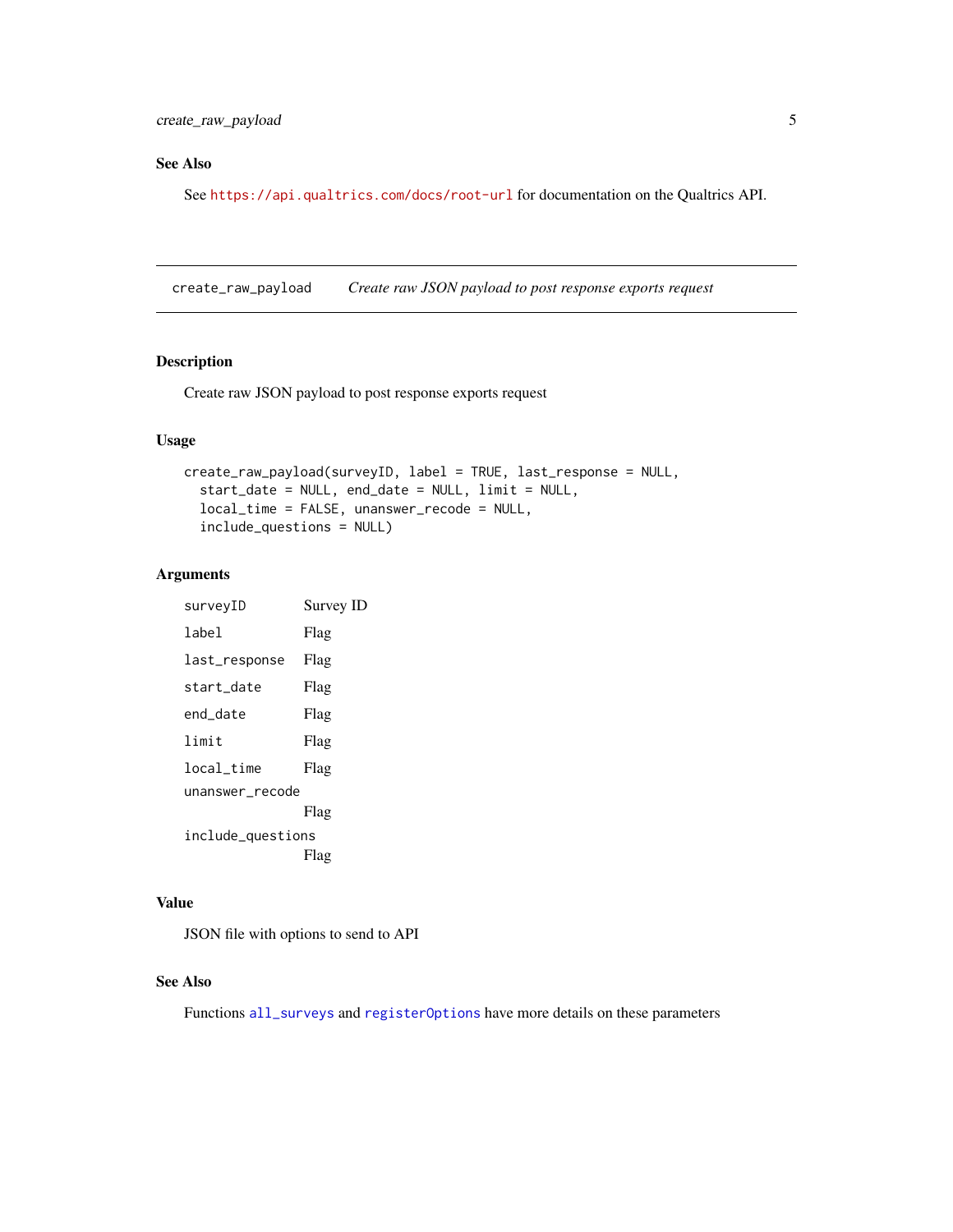<span id="page-5-0"></span>download\_qualtrics\_export

*Download response export*

# Description

Download response export

# Usage

```
download_qualtrics_export(check_url, verbose = FALSE)
```
# Arguments

| check url | URL provided by Qualtrics API that shows the download percentage completne- |
|-----------|-----------------------------------------------------------------------------|
|           | ness                                                                        |
| verbose   | See fetch_survey                                                            |

<span id="page-5-1"></span>

| fetch_survey | Download a survey and import it into $R$ |
|--------------|------------------------------------------|
|              |                                          |

# Description

Download a Qualtrics survey you own via API and import the survey directly into R.

# Usage

```
fetch_survey(surveyID, last_response = NULL, start_date = NULL,
 end_date = NULL, unanswer_recode = NULL, limit = NULL,
  include_questions = NULL, save_dir = NULL, force_request = FALSE,
  verbose = TRUE, label = TRUE, convert = TRUE, local_time = FALSE,
  ...)
```

| surveyID      | String. Unique ID for the survey you want to download. Returned as id by the<br>all_surveys function.                                                          |
|---------------|----------------------------------------------------------------------------------------------------------------------------------------------------------------|
| last_response | String. Export all responses received after the specified response ID. Defaults to<br>NULL.                                                                    |
| start_date    | String. Filter to only exports responses recorded after the specified date. Accepts<br>dates as character strings in format "YYYY-MM-DD". Defaults to NULL.    |
| end_date      | String. Filter to only exports responses recorded before the specified date. Ac-<br>cepts dates as character strings in format "YYYY-MM-DD". Defaults to NULL. |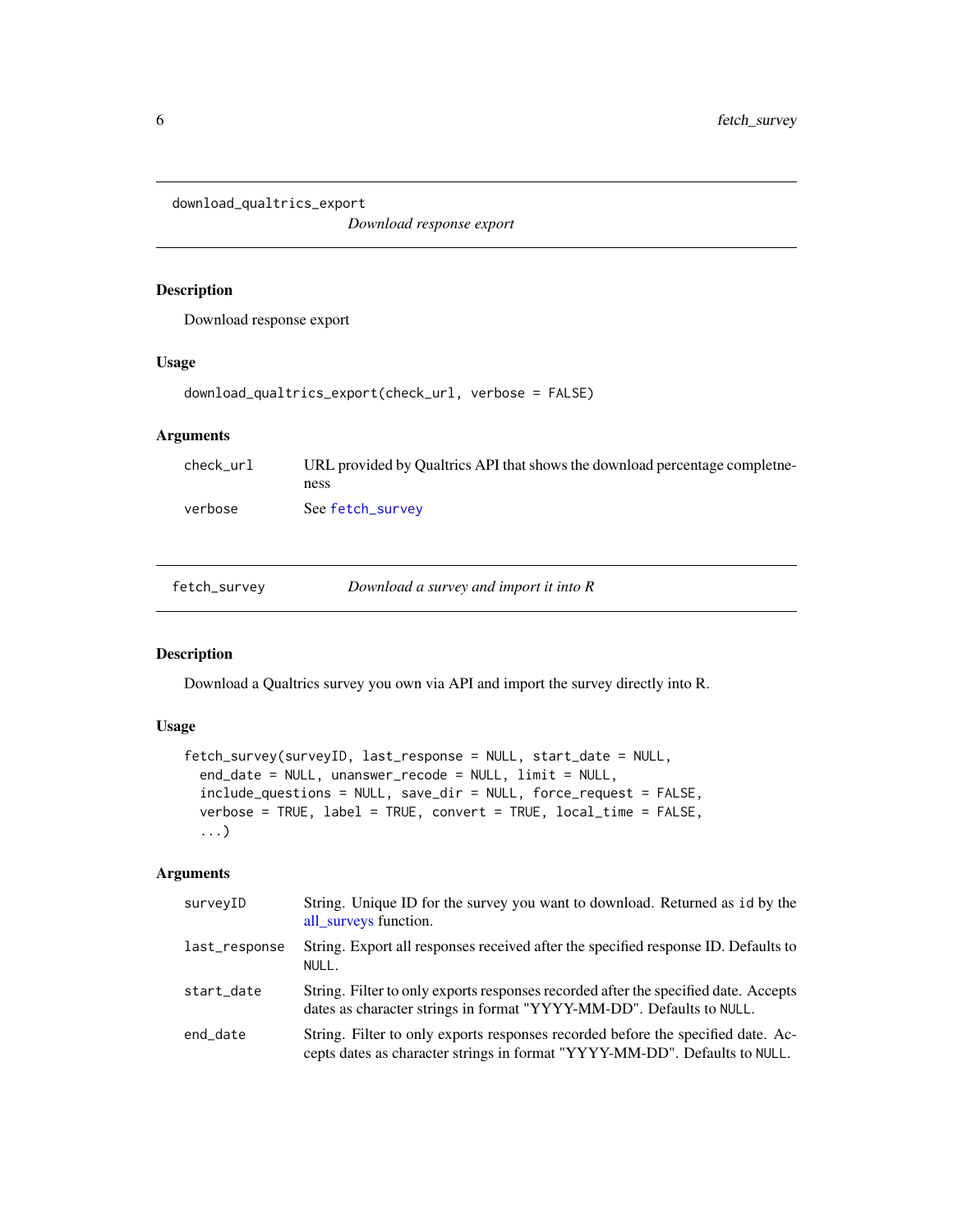# <span id="page-6-0"></span>fetch\_survey 7

| unanswer_recode   |                                                                                                                                                                                                                                                                                         |
|-------------------|-----------------------------------------------------------------------------------------------------------------------------------------------------------------------------------------------------------------------------------------------------------------------------------------|
|                   | String. Recode seen but unanswered questions with a string value. Defaults to<br>NULL.                                                                                                                                                                                                  |
| limit             | Integer. Maximum number of responses exported. Defaults to NULL (all re-<br>sponses).                                                                                                                                                                                                   |
| include_questions |                                                                                                                                                                                                                                                                                         |
|                   | Vector of strings (e.g. c('QID1', 'QID2', 'QID3'). Export only specified ques-<br>tions. Defaults to NULL.                                                                                                                                                                              |
| save_dir          | String. Directory where survey results will be stored. Defaults to a temporary<br>directory which is cleaned when your R session is terminated. This argument<br>is useful if you'd like to store survey results. The downloaded survey will be<br>stored as an RDS file (see readRDS). |
| force_request     | Logical. fetch_survey() saves each survey in a temporary directory so that it<br>can quickly be retrieved later. If force_request is TRUE, fetch_survey() always<br>downloads the survey from the API instead of loading it from the temporary<br>directory. Defaults to FALSE.         |
| verbose           | Logical. If TRUE, verbose messages will be printed to the R console. Defaults to<br>TRUE.                                                                                                                                                                                               |
| label             | Logical. TRUE to export survey responses as Choice Text or FALSE to export<br>survey responses as values.                                                                                                                                                                               |
| convert           | Logical. If TRUE, then the fetch_survey function will convert certain question<br>types (e.g. multiple choice) to proper data type in R. Defaults to TRUE.                                                                                                                              |
| local_time        | Logical. Use local timezone to determine response date values? Defaults to<br>FALSE. See https://api.qualtrics.com/docs/dates-and-times for more<br>information.                                                                                                                        |
| .                 | optional arguments. You can pass all arguments listed in register Options (ex-<br>cept a different base url / api key). You can also pass a argument 'fileEncoding'<br>(see 'fileEncoding' argument in read_survey) to import your survey using a<br>specific encoding.                 |

## See Also

See <https://api.qualtrics.com/docs/response-exports> for documentation on the Qualtrics API.

```
## Not run:
# Register your Qualtrics credentials if you haven't already
qualtrics_api_credentials(
 api_key = "<YOUR-API-KEY>",
 base_url = "<YOUR-BASE-URL>"
\mathcal{L}# Retrieve a list of surveys
surveys <- all_surveys()
```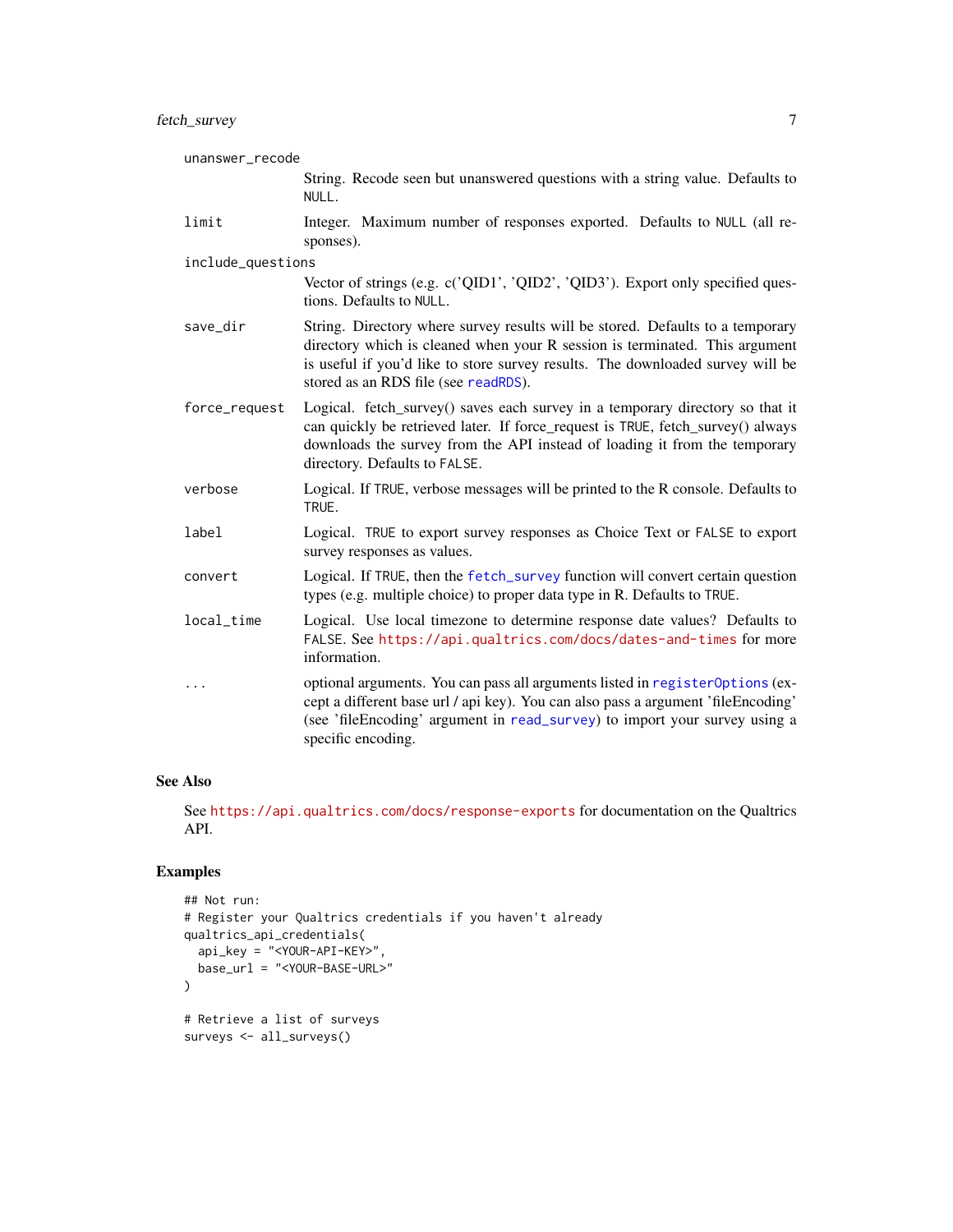```
# Retrieve a single survey
mysurvey <- fetch_survey(surveyID = surveys$id[6])
mysurvey <- fetch_survey(
  surveyID = surveys$id[6],save\_dir = tempdir(),start_date = "2018-01-01",
  end_date = "2018-01-31",
  limit = 100,
  label = TRUE,
  unanswer_recode = "UNANS",
  verbose = TRUE
\mathcal{L}## End(Not run)
```
<span id="page-7-1"></span>getSurvey *Download a survey and import it into R*

# Description

This function is soft deprecated; use [fetch\\_survey](#page-5-1) instead.

#### Usage

```
getSurvey(...)
```
#### Arguments

... All arguments for fetch\_survey

getSurveyQuestions *Retrieve a data frame containing question IDs and labels*

# Description

This function is soft deprecated; use [survey\\_questions](#page-16-1) instead.

#### Usage

```
getSurveyQuestions(surveyID)
```
#### Arguments

surveyID A string. Unique ID for the survey you want to download. Returned as 'id' by the [getSurveys](#page-8-1) function.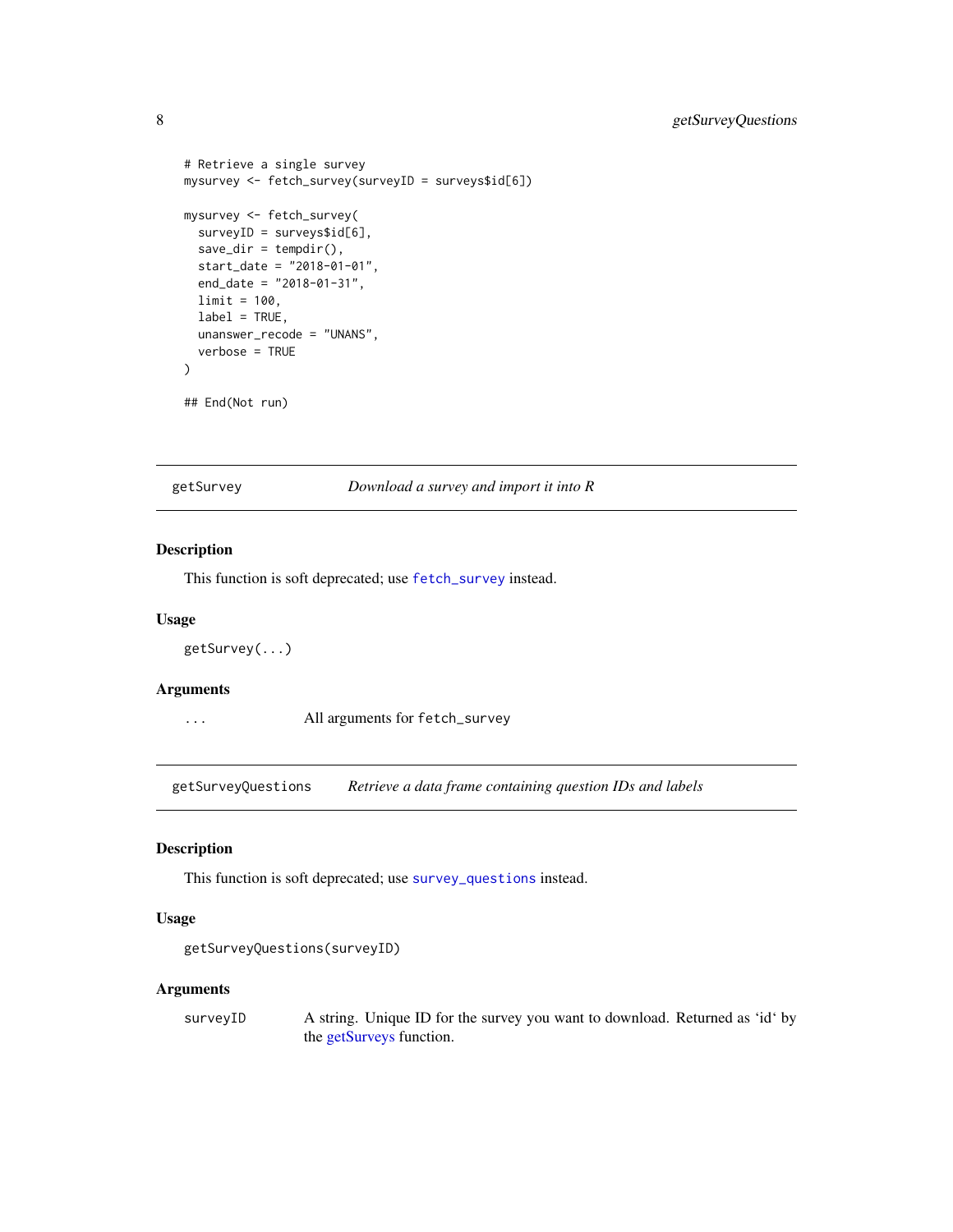<span id="page-8-1"></span><span id="page-8-0"></span>

# Description

This function is soft deprecated; use [all\\_surveys](#page-1-1) instead.

# Usage

getSurveys()

infer\_data\_types *Set proper data types on survey data.*

# Description

Set proper data types on survey data.

#### Usage

infer\_data\_types(data, surveyID, verbose = FALSE)

# Arguments

| data     | <b>Imported Qualtrics survey</b> |
|----------|----------------------------------|
| surveyID | ID of survey                     |
| verbose  | Flag                             |

metadata *Download metadata for a survey*

# Description

Using this function, you can retrieve metadata about your survey. This information includes question metadata (type, options, choices, etc), number of responses, general metadata, survey flow, etc.

#### Usage

```
metadata(surveyID, get = list(), ...)
```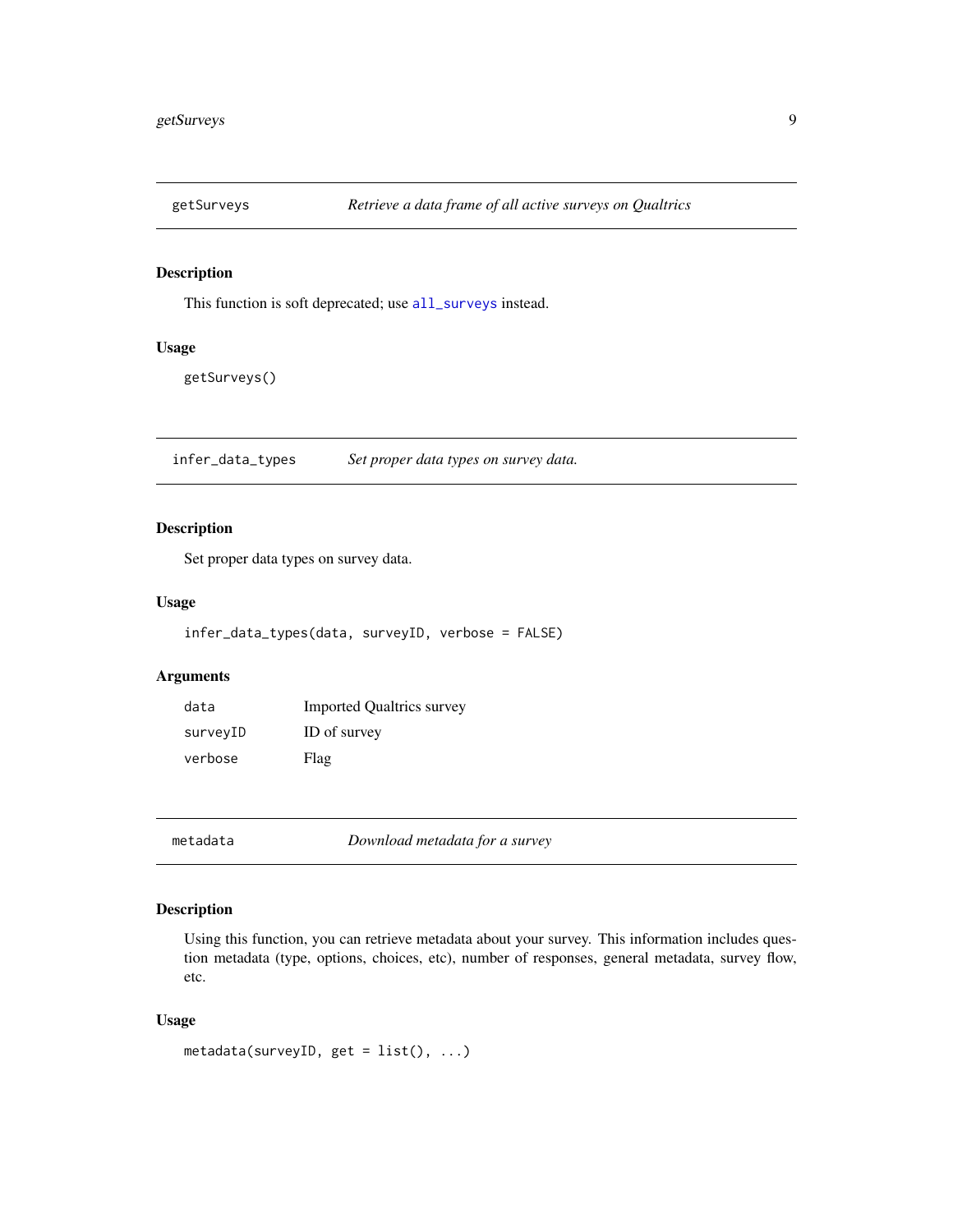# <span id="page-9-0"></span>Arguments

| surveyID | A string. Unique ID for the survey you want to download. Returned as 'id' by<br>the getSurveys function.                                                                                                                                                                                                                                                                            |
|----------|-------------------------------------------------------------------------------------------------------------------------------------------------------------------------------------------------------------------------------------------------------------------------------------------------------------------------------------------------------------------------------------|
| get      | A list containing 'TRUE'/'FALSE' values of one of the following: 'metadata',<br>'questions', 'responsecounts', 'blocks', 'flow', 'embedded_data', or 'comments'.<br>A 'TRUE' value will return that specific element. If you leave this empty, the<br>function will return the 'metadata', 'questions', and 'response counts' elements.<br>See examples below for more information. |
| .        | Additional options. User may pass an argument called 'questions', which should<br>be a vector containing the names of questions for which you want to return<br>metadata.                                                                                                                                                                                                           |

```
## Not run:
# Register your Qualtrics credentials if you haven't already
qualtrics_api_credentials(
  api_key = "<YOUR-API-KEY>",
  base_url = "<YOUR-BASE-URL>"
\lambda# Get an overview of surveys
surveys <- getSurveys()
# Get metadata for a survey
md <- metadata(surveyID = surveys$id[6])
# Get metadata with specific elements
md_specific <- metadata(
 surveyID = id,
  get = list(questions = FALSE, flow = TRUE)
\mathcal{L}# Get specific question metadata
question_specific <- metadata(
  surveyID = id,
  get = list(questions = TRUE),
 questions = c("Q1", "Q2")
\mathcal{L}# Example of a metadata file
file <- system.file("extdata", "metadata.rds", package = "qualtRics")
# Load
metadata_ex <- readRDS(file = file)
## End(Not run)
```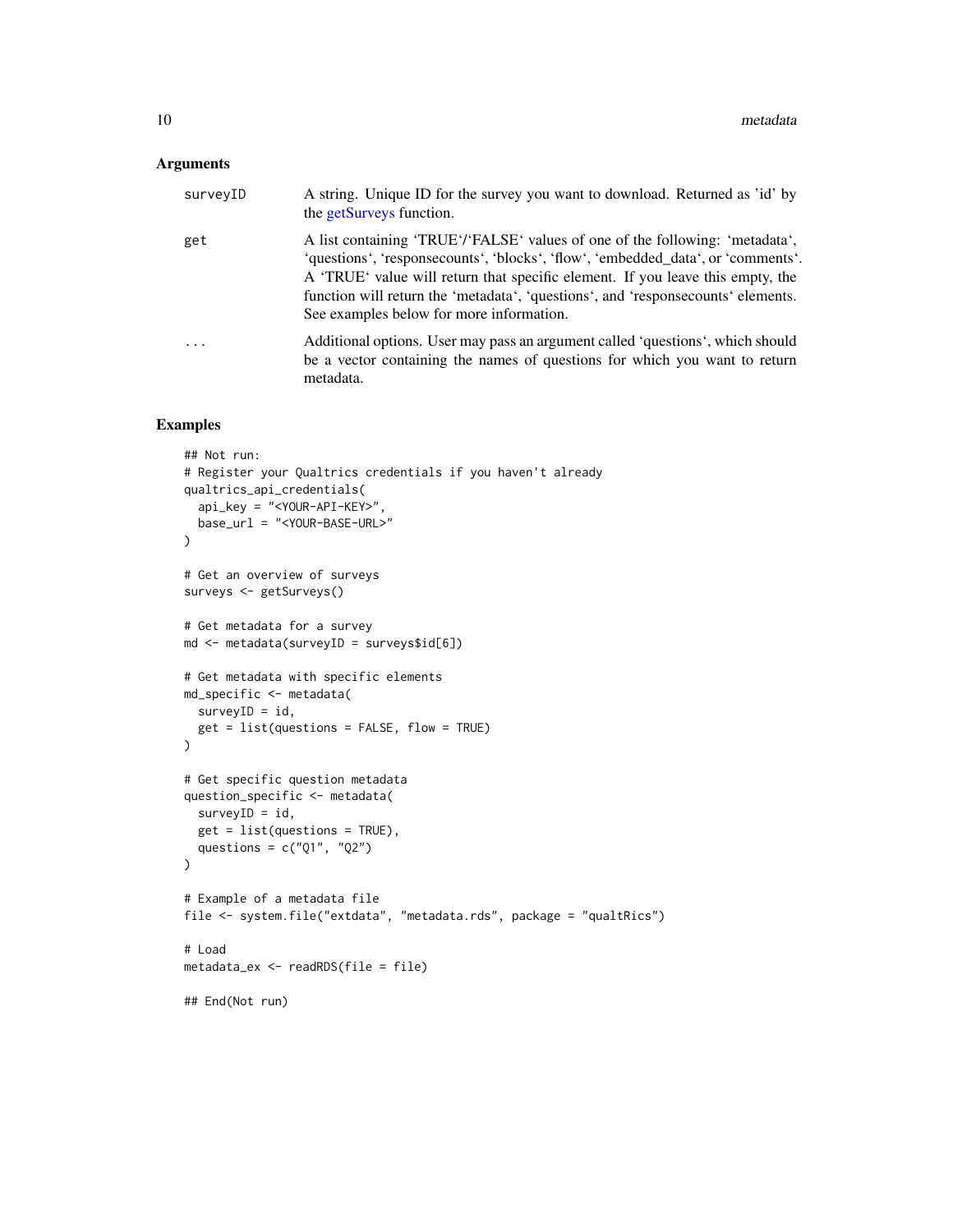<span id="page-10-1"></span><span id="page-10-0"></span>qualtRicsConfigFile *Prints an Example of a QualtRics Configuration File to the Console.*

# Description

This function is soft deprecated; use [qualtrics\\_api\\_credentials](#page-11-1) instead.

#### Usage

```
qualtRicsConfigFile(api_token = NULL, base_url = NULL,
  verbose = TRUE, useLabels = TRUE, convertVariables = TRUE,
  useLocalTime = FALSE, dateWarning = TRUE, root_url = NULL)
```
#### Arguments

| api_token        | String. API token. Available in your qualtrics account (see: https://api.<br>qualtrics.com/docs/authentication)                                                                  |  |
|------------------|----------------------------------------------------------------------------------------------------------------------------------------------------------------------------------|--|
| base_url         | String. Base url for your institution (see: https://api.qualtrics.com/docs/<br>$root-url$                                                                                        |  |
| verbose          | Logical. If TRUE, verbose messages will be printed to the R console. Defaults<br>to TRUE.                                                                                        |  |
| useLabels        | Logical. TRUE to export survey responses as Choice Text or FALSE to export<br>survey responses as values.                                                                        |  |
| convertVariables |                                                                                                                                                                                  |  |
|                  | Logical. If TRUE, then the getSurvey function will convert certain question<br>types (e.g. multiple choice) to proper data type in R. Defaults to TRUE.                          |  |
| useLocalTime     | Logical. Use local timezone to determine response date values? Defaults to<br>FALSE. See https://api.qualtrics.com/docs/dates-and-times for more<br>information.                 |  |
| dateWarning      | Logical. Once per session, qualtRics will emit a warning about date conversion<br>for surveys. You can turn this warning off by changing the flag to FALSE.<br>Defaults to TRUE. |  |
| root_url         | String. Deprecated. Use 'base_url' instead. This will be removed in future<br>versions.                                                                                          |  |

#### See Also

See <https://api.qualtrics.com/docs/root-url> for documentation on the Qualtrics API. See <https://github.com/ropensci/qualtRics/blob/master/README.md#using-a-configuration-file> for more information about the qualtRics configuration file.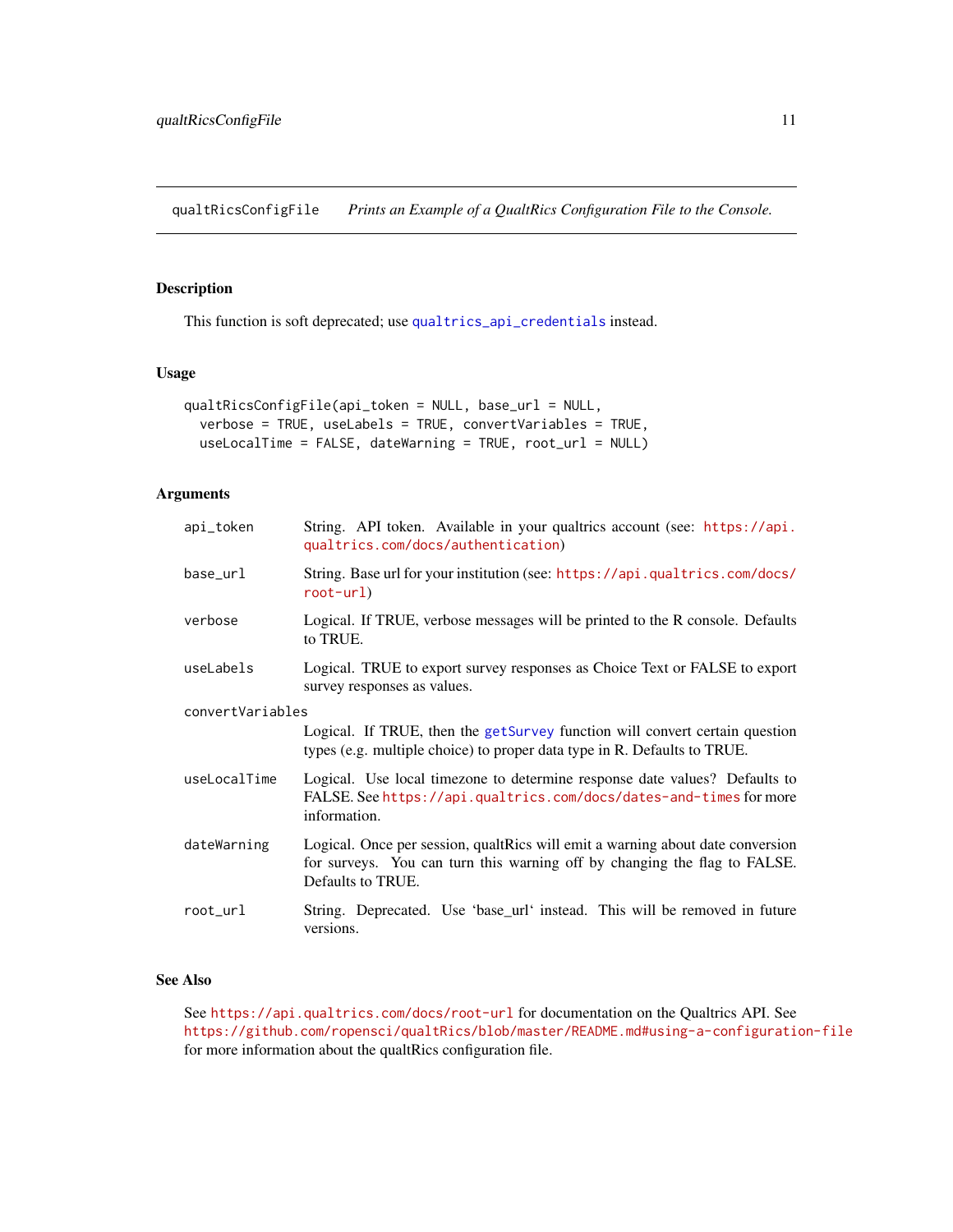#### Examples

```
## Not run:
# Execute this line to get instructions on how to make a .qualtrics.yml config file.
qualtRicsConfigFile()
```
## End(Not run)

<span id="page-11-1"></span>qualtrics\_api\_credentials

*Install Qualtrics credentials in your* .Renviron *file for repeated use*

# Description

This function adds your Qualtrics API key and base URL to your .Renviron file so it can be called securely without being stored in your code. After you have installed these two credentials, they can be called any time with Sys.getenv("QUALTRICS\_API\_KEY") or Sys.getenv("QUALTRICS\_BASE\_URL"). If you do not have an .Renviron file, the function will create one for you. If you already have an .Renviron file, the function will append the key to your existing file, while making a backup of your original file for disaster recovery purposes.

#### Usage

```
qualtrics_api_credentials(api_key, base_url, overwrite = FALSE,
  install = FALSE)
```
## **Arguments**

| api_key   | The API key provided to you from Qualtrics formatted in quotes. Learn more<br>about Qualtrics API keys at https://api.qualtrics.com/docs/finding-qualtrics-ids |
|-----------|----------------------------------------------------------------------------------------------------------------------------------------------------------------|
| base url  | The institution-specific base URL for your Qualtrics account, formatted in quotes.<br>Find your base URL at https://api.qualtrics.com/docs/root-url            |
| overwrite | If TRUE, will overwrite existing Qualtrics credentials that you already have in<br>your .Renviron file.                                                        |
| install   | If TRUE, will install the key in your . Renviron file for use in future sessions.<br>Defaults to FALSE (single session use).                                   |

```
## Not run:
qualtrics_api_credentials(
 api_key = "<YOUR-QUALTRICS_API_KEY>",
 base_url = "<YOUR-QUALTRICS_BASE_URL>",
 install = TRUE
)
# Reload your environment so you can use the credentials without restarting R
```
<span id="page-11-0"></span>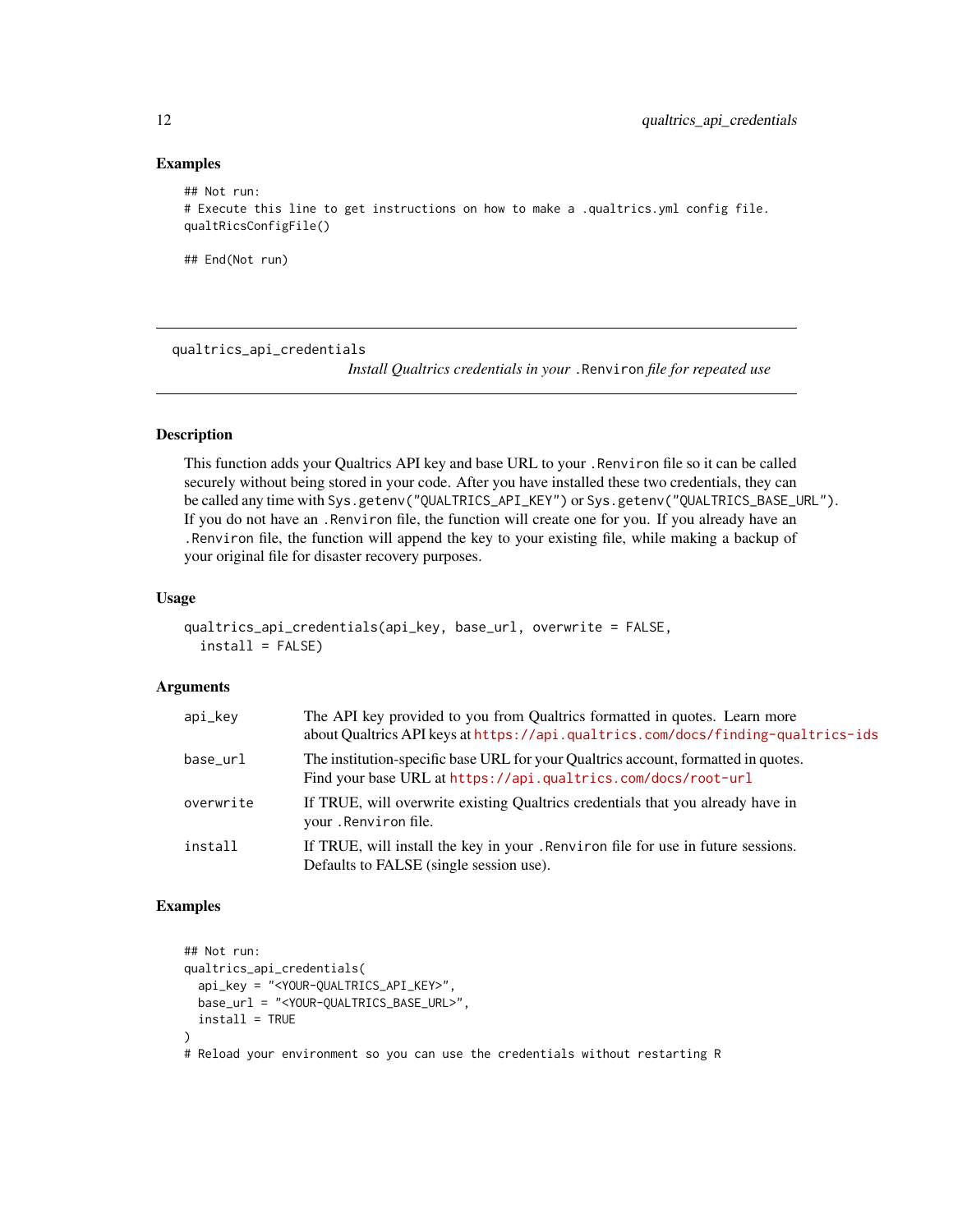```
readRenviron("~/.Renviron")
# You can check it with:
Sys.getenv("QUALTRICS_API_KEY")
# If you need to overwrite existing credentials:
qualtrics_api_credentials(
  api_key = "<YOUR-QUALTRICS_API_KEY>",
  base_url = "<YOUR-QUALTRICS_BASE_URL>",
  overwrite = TRUE,
  install = TRUE
)
# Reload your environment to use the credentials
## End(Not run)
```
qualtrics\_api\_request *Send httr requests to Qualtrics API*

# Description

Send httr requests to Qualtrics API

## Usage

```
qualtrics_api_request(verb = c("GET", "POST"), url = url,
 body = NULL
```
#### Arguments

| verb | Type of request to be sent ( $@$ see also $VERB$ )         |
|------|------------------------------------------------------------|
| url  | Qualtrics endpoint URL created by append_root_url function |
| body | Options created by create_raw_payload function             |

```
qualtrics_response_codes
```
*Checks responses against Qualtrics response codes and returns error message.*

# Description

Checks responses against Qualtrics response codes and returns error message.

#### Usage

```
qualtrics_response_codes(res, raw = FALSE)
```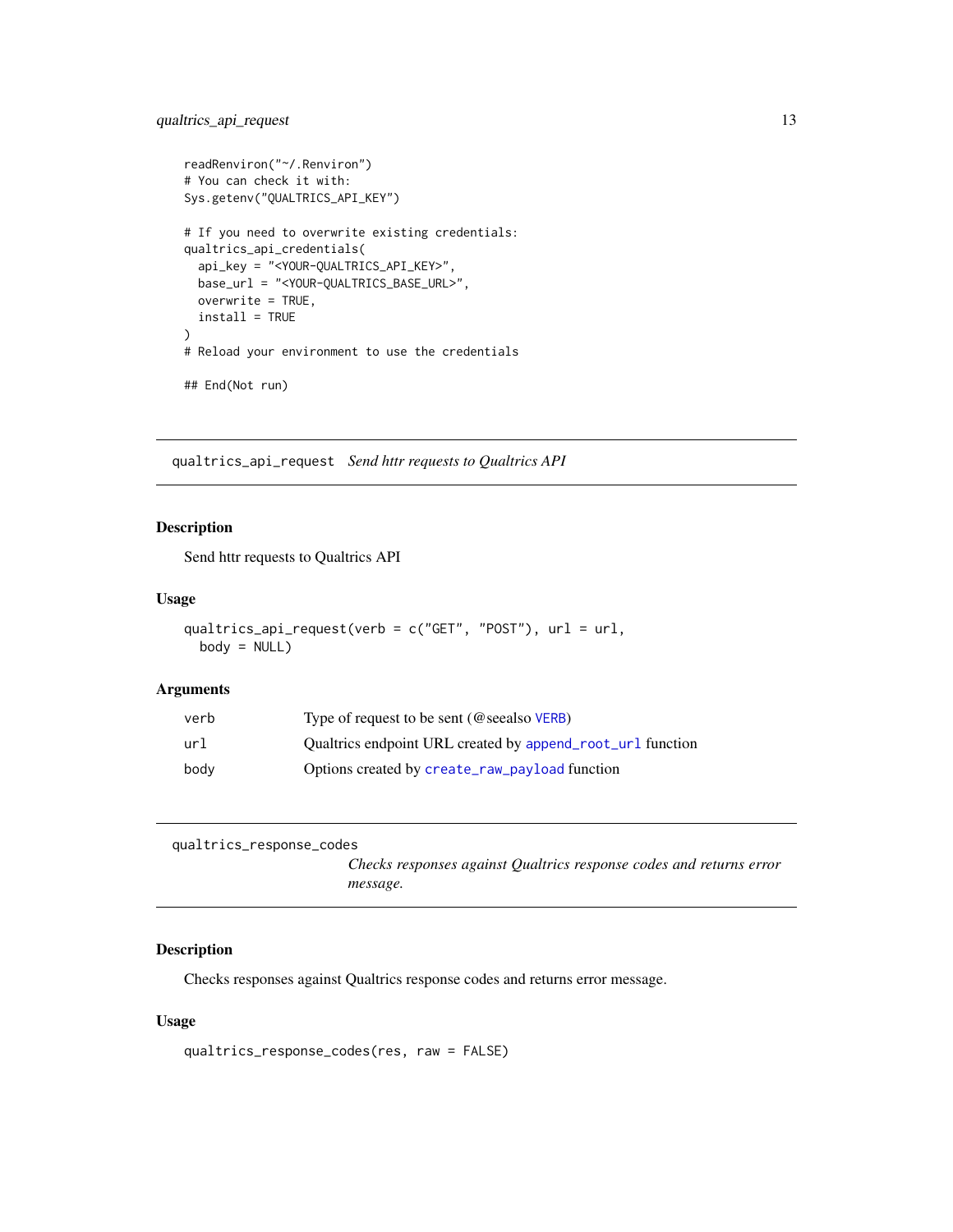#### <span id="page-13-0"></span>Arguments

| res | Response from httr::GET                              |
|-----|------------------------------------------------------|
| raw | If TRUE, add 'raw' flag to httr::content() function. |

readSurvey *Read a CSV file exported from Qualtrics*

# Description

Reads comma separated CSV files generated by Qualtrics software. The second line containing the variable labels is imported. Repetitive introductions to matrix questions are automatically removed. Variable labels are stored as attributes.

# Usage

readSurvey(...)

#### Arguments

... All arguments for [read\\_survey](#page-13-1)

<span id="page-13-1"></span>read\_survey *Read a CSV file exported from Qualtrics*

#### Description

Reads comma separated CSV files generated by Qualtrics software. The second line containing the variable labels is imported. Repetitive introductions to matrix questions are automatically removed. Variable labels are stored as attributes.

#### Usage

```
read_survey(file_name, strip_html = TRUE, legacy = FALSE)
```
#### Arguments

| file_name  | String. A CSV data file.                                                                    |
|------------|---------------------------------------------------------------------------------------------|
| strip_html | Logical. If TRUE, then remove HTML tags. Defaults to TRUE.                                  |
| legacy     | Logical. If TRUE, then import "legacy" format CSV files (as of 2017). Defaults<br>to FALSE. |

#### Value

A data frame. Variable labels are stored as attributes. They are not printed on the console but are visibile in the RStudio viewer.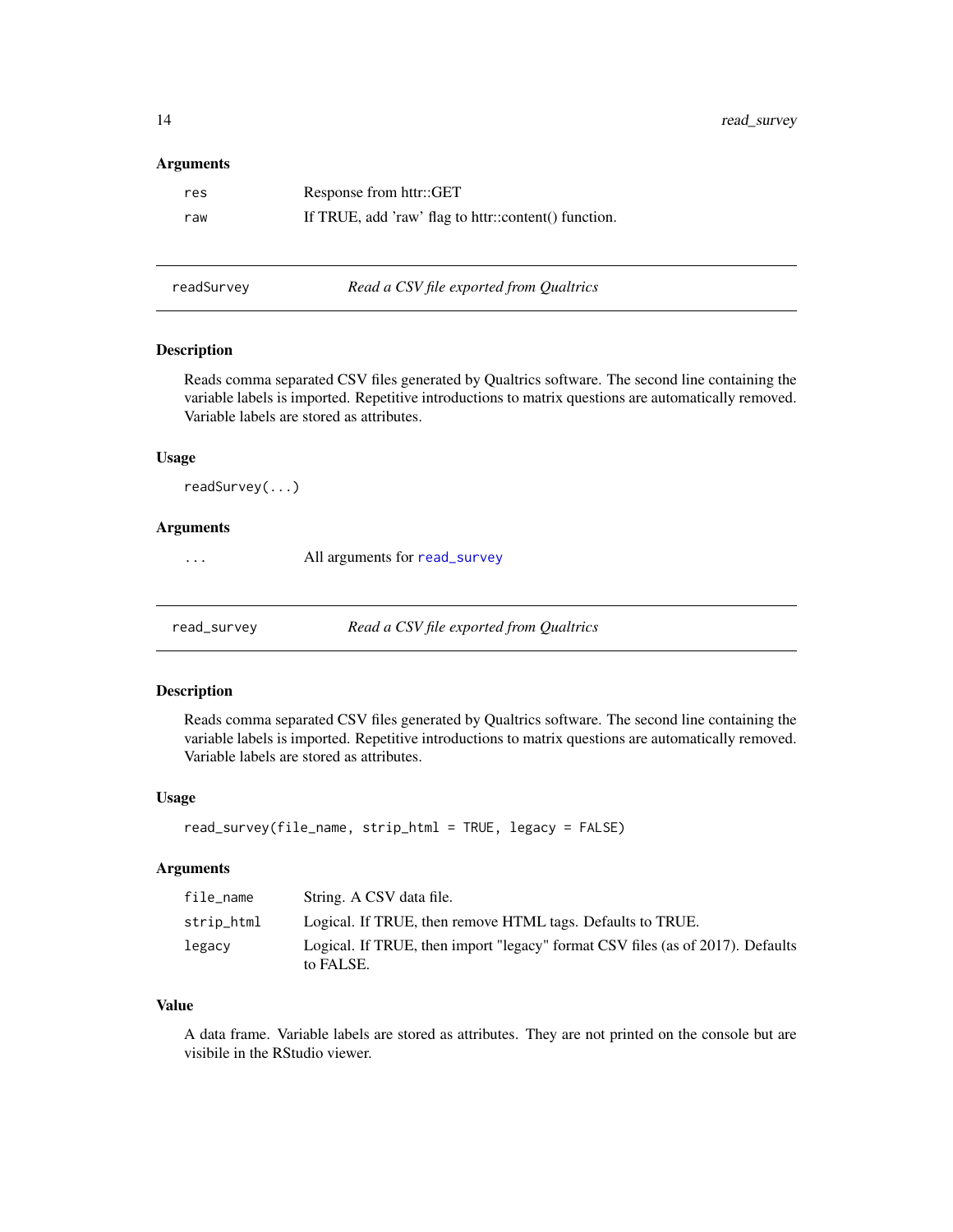# <span id="page-14-0"></span>registerOptions 15

#### Examples

```
## Not run:
# Generic use of read_survey()
df <- read_survey("<YOUR-PATH-TO-CSV-FILE>")
## End(Not run)
# Example using current data format
file <- system.file("extdata", "sample.csv", package = "qualtRics")
df <- read_survey(file)
# Example using legacy data format
file <- system.file("extdata", "sample_legacy.csv", package = "qualtRics")
df <- read_survey(file, legacy = TRUE)
```
<span id="page-14-1"></span>

registerOptions *Register Qualtrics API Key, Base Url and Other Options*

#### Description

This function is soft deprecated; use [qualtrics\\_api\\_credentials](#page-11-1) instead. This function registers the user's qualtrics API key, base url and other options for the remainder of the R session. This function only needs to be called once (at the beginning of each R session). You may also use a configuration file. See [qualtRicsConfigFile](#page-10-1). Note that you must pass both an api token and a base url if you call this function for the first time in a session and you're not using a config file. Thereafter, you can pass these options individually.

#### Usage

```
registerOptions(verbose = TRUE, useLabels = TRUE,
 convertVariables = TRUE, useLocalTime = FALSE, dateWarning = TRUE,
  ...)
```

| verbose          | Logical. If TRUE, verbose messages will be printed to the R console. Defaults<br>to TRUE.                                                                        |
|------------------|------------------------------------------------------------------------------------------------------------------------------------------------------------------|
| useLabels        | Logical. TRUE to export survey responses as Choice Text or FALSE to export<br>survey responses as values.                                                        |
| convertVariables |                                                                                                                                                                  |
|                  | Logical. If TRUE, then the getSurvey function will convert certain question<br>types (e.g. multiple choice) to proper data type in R. Defaults to TRUE.          |
| useLocalTime     | Logical. Use local timezone to determine response date values? Defaults to<br>FALSE. See https://api.qualtrics.com/docs/dates-and-times for more<br>information. |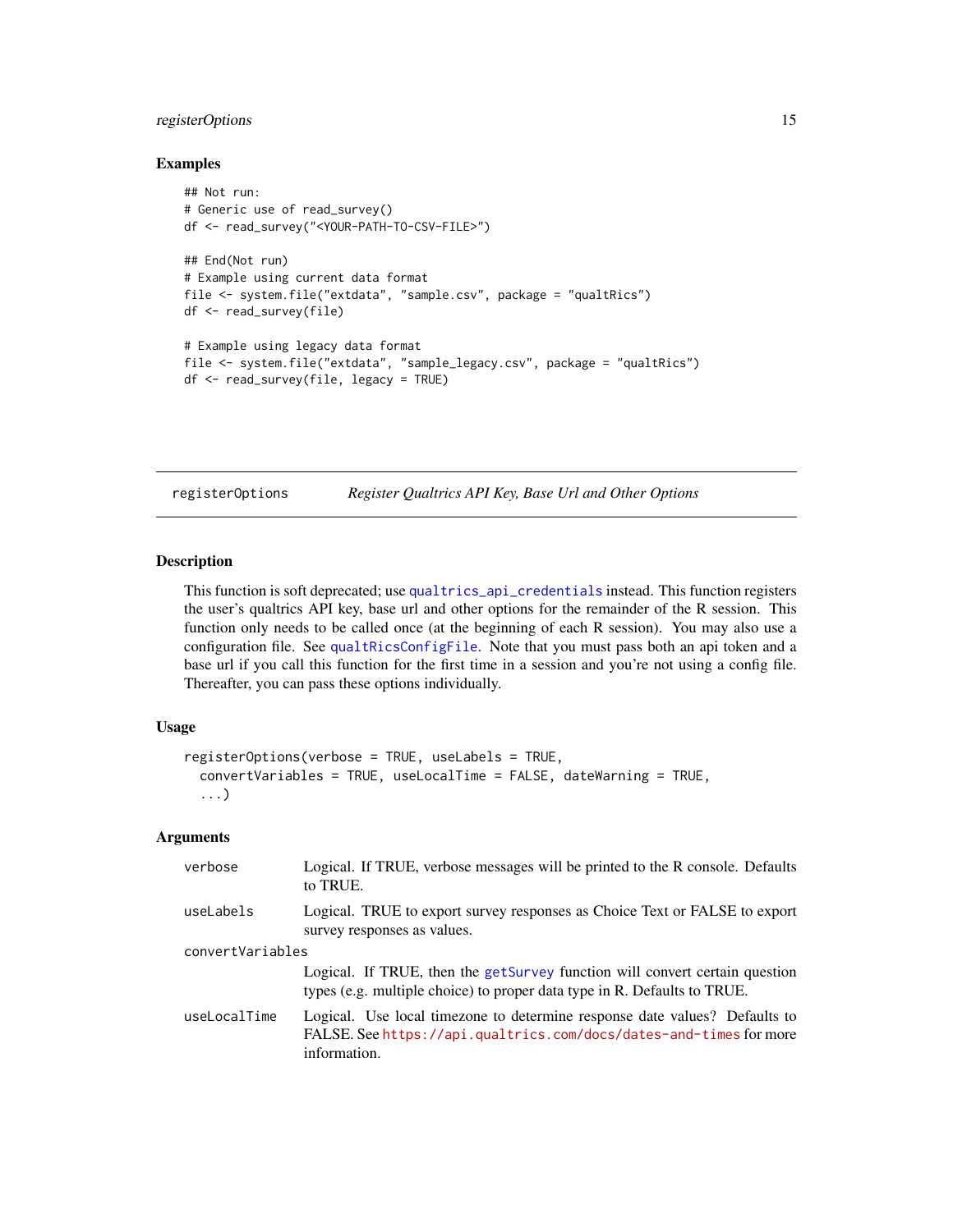<span id="page-15-0"></span>

| dateWarning | Logical. Once per session, qualtrics will emit a warning about date conversion           |  |
|-------------|------------------------------------------------------------------------------------------|--|
|             | for surveys. You can turn this warning off by changing the flag to FALSE.                |  |
|             | Defaults to TRUE.                                                                        |  |
| .           | Either one or both of 'api token' and 'base url' to register the Qualtrics api key       |  |
|             | and institution-specific root url manually. (see example). See also qual tRicsConfigFile |  |
|             | for an explanation of the root_url and api_token parameters.                             |  |

# See Also

See <https://github.com/ropensci/qualtRics/blob/master/README.md#using-a-configuration-file> for more information about the qualtRics configuration file. See: [https://api.qualtrics.com/](https://api.qualtrics.com/docs/authentication) [docs/authentication](https://api.qualtrics.com/docs/authentication) to find your Qualtrics API key and [https://api.qualtrics.com/docs/](https://api.qualtrics.com/docs/root-url) [root-url](https://api.qualtrics.com/docs/root-url) for more information about the institution-specific root url.

```
## Not run:
# Register your Qualtrics credentials if you haven't already
# Note that you need to pass both the 'api_token' and 'base_url'
# parameters if you call this function for the first time.
registerOptions(
  api_token = "<YOUR-API-TOKEN>",
  base_url = "<YOUR-ROOT-URL>"
)
# Register a different root url
registerOptions(base_url = "<YOUR-OTHER-ROOT-URL>")
# Retrieve a list of surveys
surveys <- getSurveys()
# Retrieve a single survey
mysurvey <- getSurvey(
  surveyID = surveys$id[6],save\_dir = tempdir(),verbose = TRUE
)
# You can use the same parameters as those found in the qualtrics API documentation
# Found here: https://api.qualtrics.com/docs/csv
mysurvey <- getSurvey(
  surveyID = surveys$id[6],save\_dir = tempdir(),startDate = "2017-01-01",
  endDate = "2017-01-31",
  limit = 100,
  seenUnansweredRecode = "UNANS"
)
## End(Not run)
```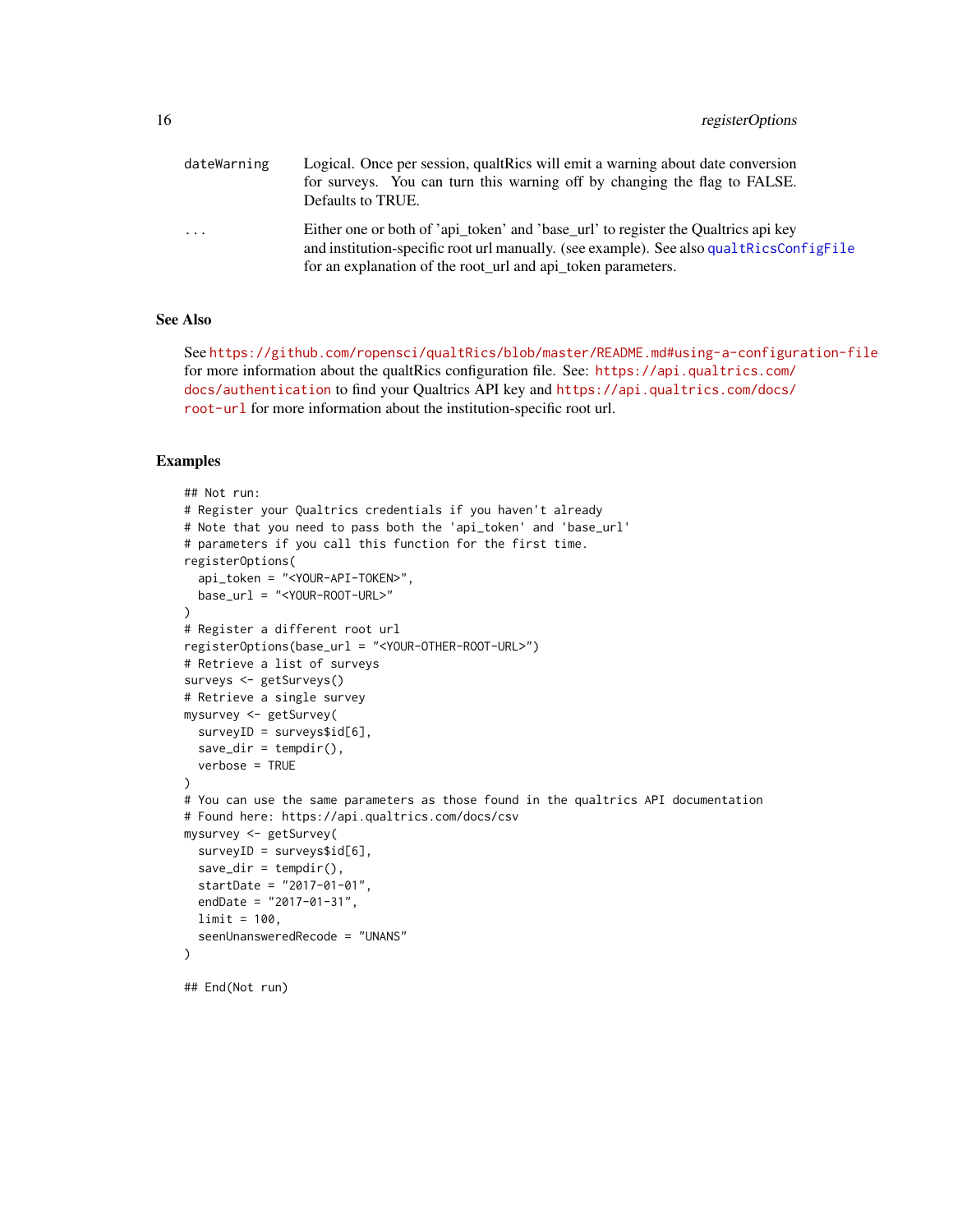<span id="page-16-1"></span><span id="page-16-0"></span>survey\_questions *Retrieve a data frame containing question IDs and labels*

#### Description

Retrieve a data frame containing question IDs and labels

# Usage

```
survey_questions(surveyID)
```
# Arguments

surveyID A string. Unique ID for the survey you want to download. Returned as 'id' by the [getSurveys](#page-8-1) function.

#### See Also

See <https://api.qualtrics.com/docs> for documentation on the Qualtrics API.

```
## Not run:
# Register your Qualtrics credentials if you haven't already
qualtrics_api_credentials(
 api_key = "<YOUR-API-KEY>",
 base_url = "<YOUR-BASE-URL>"
\mathcal{L}# Retrieve a list of surveys
surveys <- all_surveys()
# Retrieve questions for a survey
questions <- survey_questions(surveyID = surveys$id[6])
# Retrieve a single survey, filtering for specific questions
mysurvey <- fetch_survey(
 surveyID = surveys$id[6],
 save\_dir = tempdir(),include_questions = c("QID1", "QID2", "QID3"),
 verbose = TRUE
\mathcal{L}## End(Not run)
```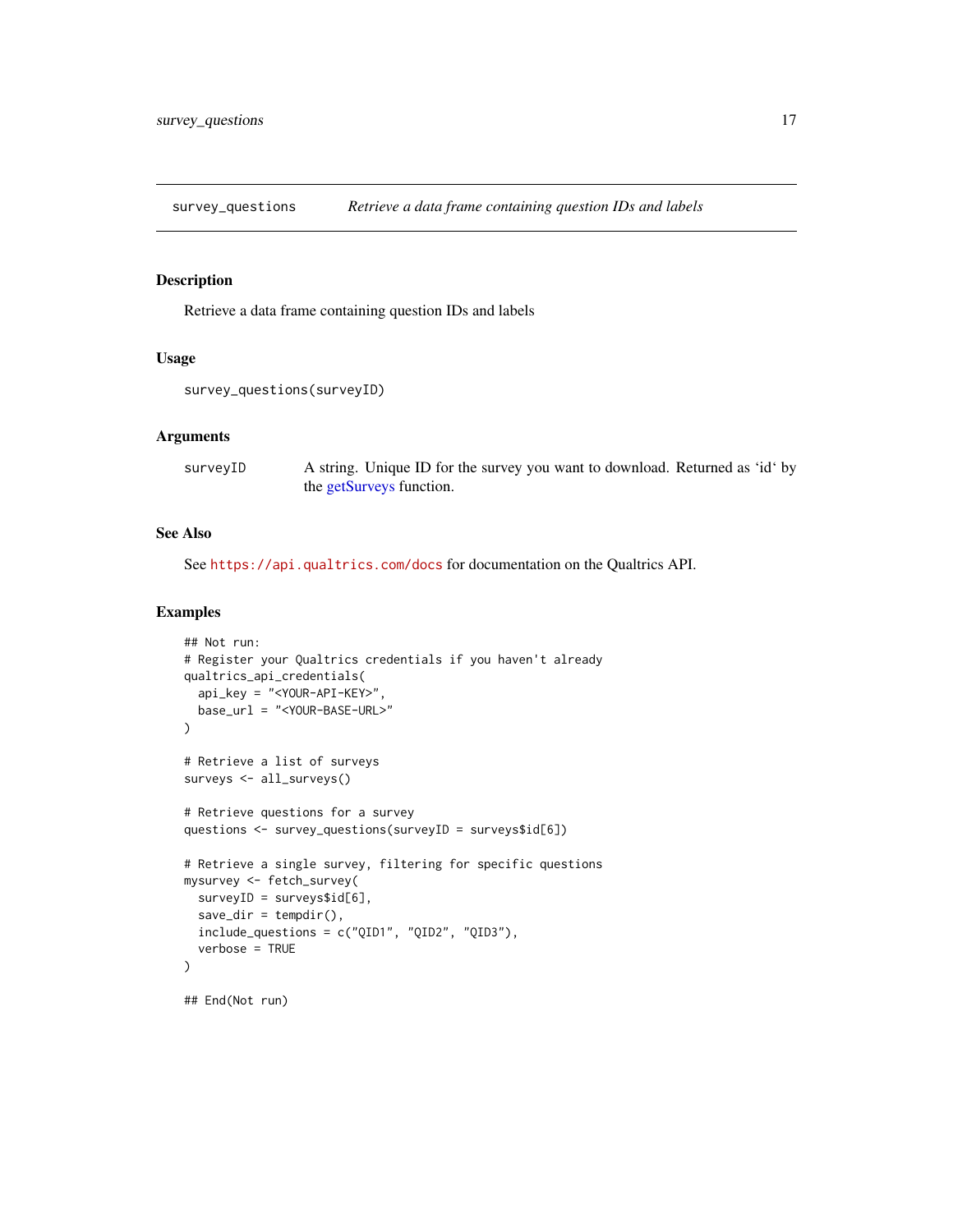<span id="page-17-0"></span>

# Description

Convert multiple choice questions to ordered factors

# Usage

wrapper\_mc(data, col\_name, survey\_meta)

| data        | <b>Imported Qualtrics survey</b> |
|-------------|----------------------------------|
| col name    | Column name                      |
| survey_meta | Survey metadata                  |